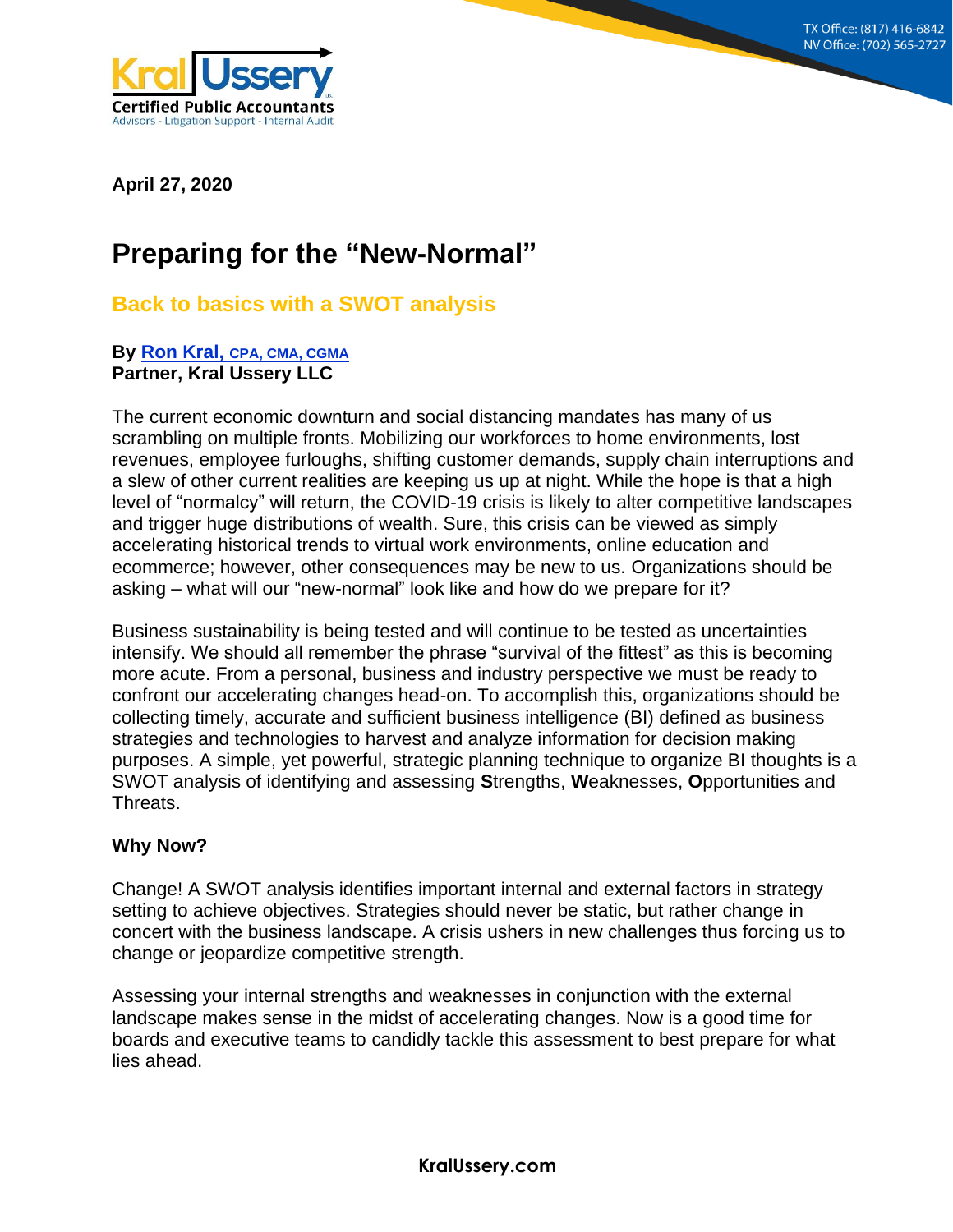



Strengths are characteristics of the business that give us advantages over others, while weaknesses are characteristics of the business that place us at a disadvantage. While far from an exhaustive list, the following are some considerations:

- A culture conducive to success
- Talent pool, both in terms of internal employees and contractors
- Balance sheet position in terms of net current assets and debt load
- Processes and relating controls to further operating, compliance and reporting objectives
- Ability to mobilize workforce to a virtual environment
- Fostering creative ideas
- Board independence, competence and oversight
- Commitment to integrity and ethical values
- Enterprise risk management including cybersecurity
- Information and communication

## **External Factors**

Opportunities are external elements that we can exploit to our advantage, while threats are external elements that could cause trouble for us. Considerations include:

- Shifting customer preferences
- Advancing technologies
- New competitors or those exiting the marketplace
- Access to capital through creditors and equity holders
- Significant regulatory modifications
- Availability of competent human resources
- Economic cycles and currency fluctuations
- Increasing uncertainty with external stakeholders, including supply chain interruptions
- Hostile takeovers and M&A activities
- Geopolitical developments

## **Parting Thoughts**

Consider inviting your teams to participate in a SWOT analysis to take advantage of this window of opportunity. Perhaps tackling them one at a time, or first internal factors and then external factors, will help to keep the conversations focused. Seek different perspectives and creativity leading to a consensus for marching forward.

\*\*\*\*\*

**Ron Kral** is a partner of [Kral Ussery LLC,](http://www.kralussery.com/) a public accounting firm delivering advisory services, litigation support and internal audits. Ron is a highly rated speaker, trainer and advisor. He is a member of 4 of the 5 COSO sponsoring organizations; the AICPA, FEI, IIA, and IMA. Contact Ron at [Rkral@KralUssery.com](mailto:Rkral@KralUssery.com) or [www.linkedin.com/in/ronkral.](http://www.linkedin.com/in/ronkral)